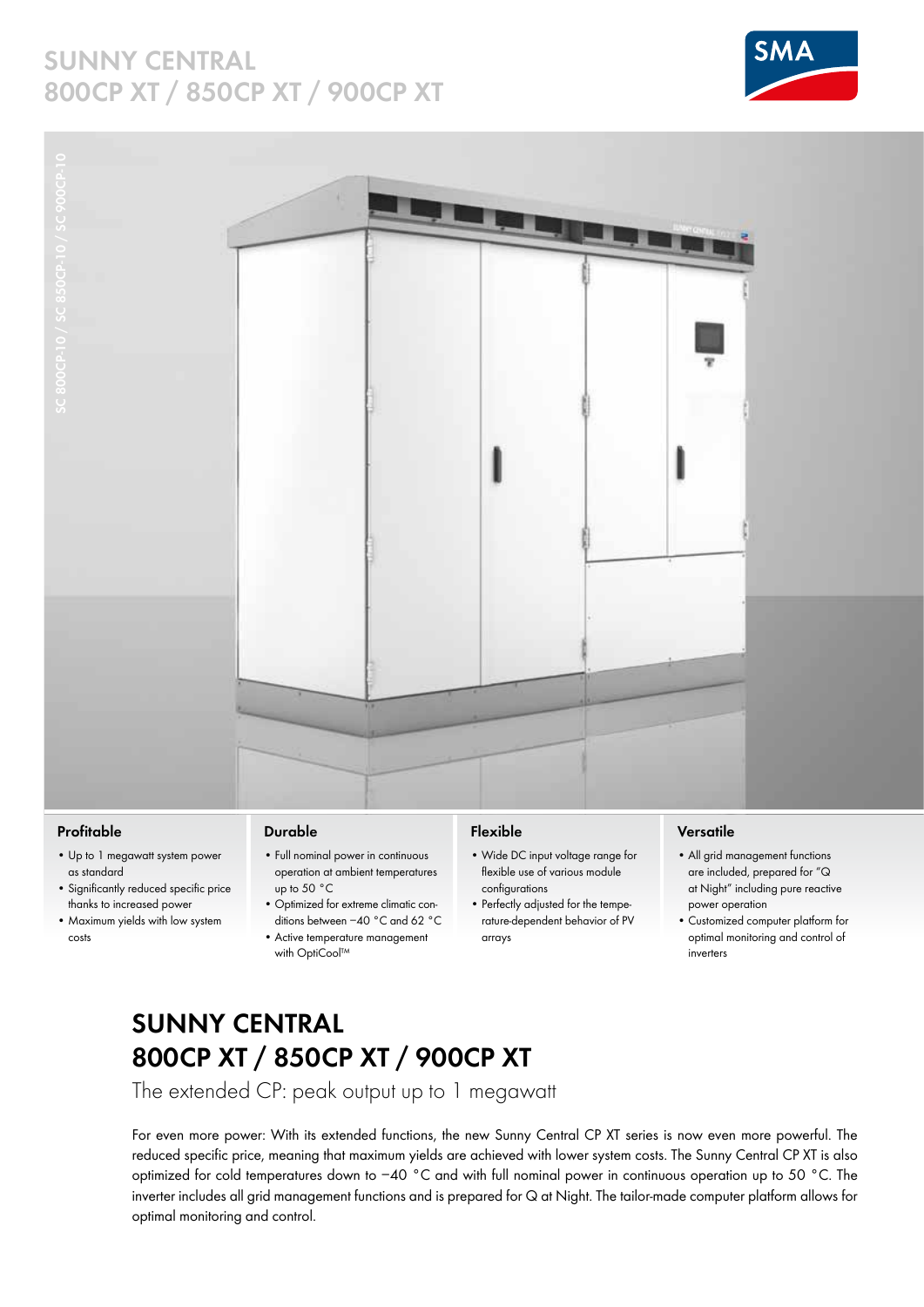# **Sunny Central 800CP XT / 850CP XT / 900CP XT**

| <b>Technical Data</b>                                                                                                        | <b>Sunny Central 800CP XT</b>                                              | <b>Sunny Central 850CP XT</b>                         |
|------------------------------------------------------------------------------------------------------------------------------|----------------------------------------------------------------------------|-------------------------------------------------------|
| Input (DC)                                                                                                                   |                                                                            |                                                       |
| Max. DC power ( $@$ cos $\varphi = 1$ )                                                                                      | 898 kW                                                                     | 954 kW                                                |
| Max. input voltage                                                                                                           | 1,000 V                                                                    | 1,000 V                                               |
| $V_{MPP,min}$ at $I_{MPP} < I_{DCmax}$                                                                                       | 530 V                                                                      | 568 V                                                 |
| MPP voltage range (@ $25^{\circ}$ C / @ $50^{\circ}$ C at 50 Hz) <sup>1, 2</sup>                                             | 641 to 850 V <sup>3</sup> / 583 to 850 V <sup>3</sup>                      | 681 to 850 V <sup>3</sup> / 625 to 850 V <sup>3</sup> |
| MPP voltage range (@ 25°C / @ 50°C at 60 Hz) <sup>1,2</sup>                                                                  | 641 to 850 V <sup>3</sup> / 583 to 850 V <sup>3</sup>                      | 681 to 850 V <sup>3</sup> / 625 to 850 V <sup>3</sup> |
| Rated input voltage                                                                                                          | 641 V                                                                      | 681V                                                  |
| Max. input current                                                                                                           | 1,400A                                                                     | 1,400A                                                |
| Max. DC short-circuit current                                                                                                | 2,500 A                                                                    | 2,500 A                                               |
| Number of independent MPP inputs                                                                                             |                                                                            | 1                                                     |
|                                                                                                                              | 9                                                                          | 9                                                     |
| Number of DC inputs                                                                                                          |                                                                            |                                                       |
| Output (AC)                                                                                                                  |                                                                            |                                                       |
| Rated power (@ 25°C) / nominal AC power (@ 50°C)                                                                             | 880 kVA / 800 kVA                                                          | 935 kVA / 850 kVA                                     |
| Nominal AC voltage / nominal AC voltage range                                                                                | 360 V / 324 V to 414 V                                                     | 386 V / 348 V to 443 V                                |
| AC power frequency / range                                                                                                   | 50 Hz, 60 Hz / 47 Hz to 63 Hz                                              | 50 Hz, 60 Hz / 47 Hz to 63 Hz                         |
| Rated power frequency / rated grid voltage                                                                                   | 50 Hz / 360 V                                                              | 50 Hz / 386 V                                         |
| Max. output current / max. total harmonic distortion                                                                         | $1,411$ A $/$ 0.03                                                         | 1,411A/0.03                                           |
| Power factor at rated power / displacement power factor adjustable                                                           | 1 / 0.9 leading to 0.9 lagging                                             |                                                       |
| Feed-in phases / connection phases                                                                                           | 3/3                                                                        | 3/3                                                   |
| Efficiency <sup>4</sup>                                                                                                      |                                                                            |                                                       |
| Max. efficiency / European efficiency / CEC efficiency                                                                       | 98.6% / 98.4% / 98.5%                                                      | 98.6% / 98.4% / 98.5%                                 |
| Protective devices                                                                                                           |                                                                            |                                                       |
| Input-side disconnection device                                                                                              | Motor-driven load-break switch                                             | Motor-driven load-break switch                        |
| Output-side disconnection device                                                                                             | AC circuit breaker                                                         | AC circuit breaker                                    |
| DC overvoltage protection                                                                                                    | Type I surge arrester                                                      | Type I surge arrester                                 |
| Lightning protection (according to IEC 62305-1)                                                                              | Lightning Protection Level III                                             | Lightning Protection Level III                        |
| Stand-alone grid detection active / passive                                                                                  | $\bullet$ / $-$                                                            | $\bullet$ / $-$                                       |
| Grid monitoring                                                                                                              |                                                                            | $\bullet$                                             |
| Ground fault monitoring / remote-controlled ground fault monitoring                                                          | $\circ$ / $\circ$                                                          | $\circ$ / $\circ$                                     |
| Insulation monitoring                                                                                                        | $\circ$                                                                    | $\circ$                                               |
| Surge arrester for auxiliary power supply                                                                                    |                                                                            | $\bullet$                                             |
| Protection class (according to IEC 62103) / overvoltage category (according to IEC 60664-1)                                  | 1/111                                                                      | $1/$ III                                              |
| General data                                                                                                                 |                                                                            |                                                       |
| Dimensions $(W/H/D)$                                                                                                         |                                                                            | 2,562 / 2,272 / 956 mm (101 / 89 / 38 inches)         |
| Weight in kg                                                                                                                 | 1,900 kg $/ 4,200$ lb                                                      | 1,900 kg / 4,200 lb                                   |
| Operating temperature range                                                                                                  | $-25\degree$ C to +62 $\degree$ C / $-13\degree$ F to +144 $\degree$ F     |                                                       |
| Extended operating temperature range                                                                                         | O (-40°C to 62°C / -40°F to 144°F)                                         |                                                       |
| Noise emission <sup>5</sup>                                                                                                  | 64 dB(A)                                                                   | 63 dB(A)                                              |
| Max. self-consumption (operation) <sup>6</sup> / self-consumption (night)                                                    | 1,950 W / < 100 W                                                          | 1,950 W / < 100 W                                     |
| External auxiliary supply voltage                                                                                            | 230 V / 400 V (3 / N / PE)                                                 | 230 V / 400 V (3 / N / PE)                            |
|                                                                                                                              | OptiCool                                                                   |                                                       |
| Cooling concept<br>Degree of protection: electronics / connection area (according to IEC 60529) / according to IEC 60721-3-4 | IP54 / IP43 / 4C2, 4S2                                                     | OptiCool                                              |
|                                                                                                                              |                                                                            | IP54 / IP43 / 4C2, 4S2                                |
| Application in unprotected outdoor environments / indoor                                                                     | $\bullet$ / $\circ$                                                        | $\bullet$ / $\circ$                                   |
| Maximum permissible value for relative humidity (non-condensing)                                                             | 15% to 95%                                                                 | 15% to 95%                                            |
| Maximum operating altitude above MSL 2,000 m / 4,000 m                                                                       | $\bullet$ / $\circ$                                                        | $\bullet$ / $\circ$                                   |
| Fresh air consumption (inverter)                                                                                             | 3,000 $m^3/h$                                                              | $3,000 \text{ m}^3/\text{h}$                          |
| Features                                                                                                                     |                                                                            |                                                       |
| DC connection / AC connection                                                                                                | Ring terminal lug / ring terminal lug                                      |                                                       |
| Display                                                                                                                      | HMI touch display                                                          |                                                       |
| Communication / protocols                                                                                                    | Ethernet (optical fiber optional), Modbus                                  |                                                       |
| DC current monitoring (Zone monitoring / String monitoring)                                                                  | $\circ$ / $\circ$                                                          |                                                       |
| SC-COM / Plant monitoring                                                                                                    | • / O (via Sunny Portal)                                                   |                                                       |
| Color enclosure / door / base / roof                                                                                         | RAL 9016 / 9016 / 7004 / 7004                                              |                                                       |
| Guarantee: 5 / 10 / 15 / 20 / 25 years                                                                                       | 0/0/0/0/0                                                                  |                                                       |
| Configurable grid management functions                                                                                       | Power reduction, reactive power setpoint, dynamic grid support (e.g. LVRT) |                                                       |
| Certificates and approvals (more available on request)                                                                       | EN 61000-6-2, EN 61000-6-4, EMC conformity, CE conformity,                 |                                                       |
|                                                                                                                              | BDEW-MSRL / FGW / TR8, Arrêté du 23/04/08, R.D. 1663 / 2000,               |                                                       |
| O Optional features - Not available<br>• Standard features                                                                   |                                                                            | R.D. 661 / 2007, P.O. 12.3 / IEEE 1547 <sup>7</sup>   |
| Type designation                                                                                                             | SC 800CP-10                                                                | SC 850CP-10                                           |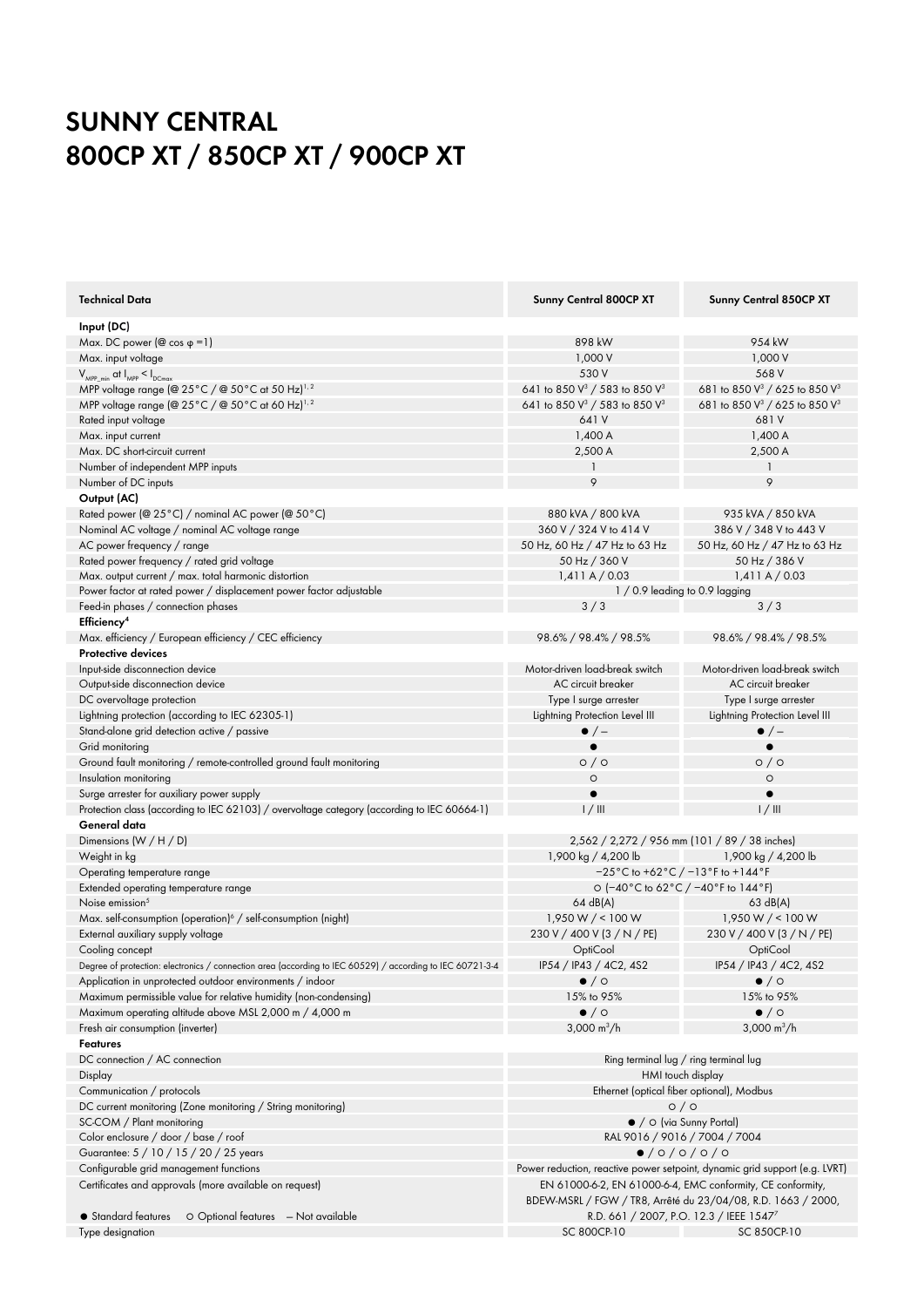1) At 1.05  $U_{AC, nom}$  and cos  $\varphi = 1$ 

2) Further AC voltages, DC voltages and power classes can be configured (for more detailed information, see technical information at www.SMA.de)

3) up to 950 V on request

4) Efficiency measured without internal power supply

5) Sound pressure level at a distance of 10 m

6) Self-consumption at rated operation

7) Designed and type-tested in accordance with IEEE 1547, serial tests optional available

| <b>Technical Data</b>                                                                                     | <b>Sunny Central 900CP XT</b>                                              |  |
|-----------------------------------------------------------------------------------------------------------|----------------------------------------------------------------------------|--|
| Input (DC)                                                                                                |                                                                            |  |
| Max. DC power ( $\textcircled{a}$ cos $\varphi$ = 1)                                                      | 1,010 kW                                                                   |  |
| Max. input voltage                                                                                        | 1,000 V                                                                    |  |
| $V_{MPP-min}$ at $I_{MPP} < I_{DCmax}$                                                                    | 596 V                                                                      |  |
| MPP voltage range (@ 25°C / @ 50°C at 50 Hz) <sup>1,2</sup>                                               | 722 to 850 V <sup>3</sup> / 656 to 850 V <sup>3</sup>                      |  |
| MPP voltage range (@ 25°C / @ 50°C at 60 Hz) <sup>1,2</sup>                                               | 722 to 850 V <sup>3</sup> / 656 to 850 V <sup>3</sup>                      |  |
| Rated input voltage                                                                                       | 722 V                                                                      |  |
| Max. input current                                                                                        | 1,400A                                                                     |  |
| Max. DC short-circuit current                                                                             | 2,500 A                                                                    |  |
| Number of independent MPP inputs                                                                          |                                                                            |  |
| Number of DC inputs                                                                                       | 9                                                                          |  |
| Output (AC)                                                                                               |                                                                            |  |
| Rated power (@ 25°C) / nominal AC power (@ 50°C)                                                          | 990 kVA / 900 kVA                                                          |  |
| Nominal AC voltage / nominal AC voltage range                                                             | 405 V / 365 V to 465 V                                                     |  |
| AC power frequency / range                                                                                | 50 Hz, 60 Hz / 47 Hz to 63 Hz                                              |  |
|                                                                                                           | 50 Hz / 405 V                                                              |  |
| Rated power frequency / rated grid voltage<br>Max. output current / max. total harmonic distortion        | 1,411A/0,03                                                                |  |
|                                                                                                           | 1 / 0.9 leading to 0.9 lagging                                             |  |
| Power factor at rated power / displacement power factor adjustable                                        |                                                                            |  |
| Feed-in phases / connection phases                                                                        | 3/3                                                                        |  |
| Efficiency <sup>4</sup>                                                                                   |                                                                            |  |
| Max. efficiency / European efficiency / CEC efficiency                                                    | 98.6% / 98.4% / 98.5%                                                      |  |
| <b>Protective devices</b>                                                                                 |                                                                            |  |
| Input-side disconnection device                                                                           | Motor-driven load-break switch                                             |  |
| Output-side disconnection device                                                                          | AC circuit breaker                                                         |  |
| DC overvoltage protection                                                                                 | Type I surge arrester                                                      |  |
| Lightning protection (according to IEC 62305-1)                                                           | Lightning Protection Level III                                             |  |
| Stand-alone grid detection active / passive                                                               | $\bullet$ / $-$                                                            |  |
| Grid monitoring                                                                                           |                                                                            |  |
| Ground fault monitoring / remote-controlled ground fault monitoring                                       | $\circ$ / $\circ$                                                          |  |
| Insulation monitoring                                                                                     | $\circ$                                                                    |  |
| Surge arrester for auxiliary power supply                                                                 |                                                                            |  |
| Protection class (according to IEC 62103) / overvoltage category (according to IEC 60664-1)               | $1/$ III                                                                   |  |
| General data                                                                                              |                                                                            |  |
| Dimensions $(W/H/D)$                                                                                      | 2,562 / 2,272 / 956 mm (101 / 89 / 38 inches)                              |  |
| Weight in kg                                                                                              | 1,900 kg / 4,200 lb                                                        |  |
| Operating temperature range                                                                               | $-25^{\circ}$ C to 62 $^{\circ}$ C / $-13^{\circ}$ F to 144 $^{\circ}$ F   |  |
| Extended operating temperature range                                                                      | O (-40°C to 62°C / -40°F to 144°F)                                         |  |
| Noise emission <sup>5</sup>                                                                               | 64 db(A)                                                                   |  |
| Max. self-consumption (operation) $\frac{1}{2}$ / self-consumption (night)                                | 1,950 W / < 100 W                                                          |  |
| External auxiliary supply voltage                                                                         | 230 V / 400 V (3 / N / PE)                                                 |  |
| Cooling concept                                                                                           | OptiCool                                                                   |  |
| Degree of protection: electronics / connection area (according to IEC 60529) / according to IEC 60721-3-4 | IP54 / IP43 / 4C2, 4S2                                                     |  |
| Application in unprotected outdoor environments / indoor                                                  | $\bullet$ / $\circ$                                                        |  |
| Maximum permissible value for relative humidity (non-condensing)                                          | 15% to 95%                                                                 |  |
| Maximum operating altitude above MSL 2,000 m / 4,000 m                                                    | $\bullet$ / $\circ$                                                        |  |
| Fresh air consumption (inverter)                                                                          | 3000 $m^3/h$                                                               |  |
| <b>Features</b>                                                                                           |                                                                            |  |
| DC connection / AC connection                                                                             | Ring terminal lug / ring terminal lug                                      |  |
| Display                                                                                                   | HMI touch display                                                          |  |
| Communication / protocols                                                                                 | Ethernet, Modbus                                                           |  |
|                                                                                                           |                                                                            |  |
| DC current monitoring (Zone monitoring / String monitoring)                                               | $\circ$ / $\circ$<br>$\bullet$ / $\circ$ (via Sunny Portal)                |  |
| SC-COM / Plant monitoring                                                                                 |                                                                            |  |
| Color enclosure / door / base / roof                                                                      | RAL 9016 / 9016 / 7004 / 7004                                              |  |
| Guarantee: 5 / 10 / 15 / 20 / 25 years                                                                    | $\bullet$ /0/0/0/0                                                         |  |
| Configurable grid management functions                                                                    | Power reduction, reactive power setpoint, dynamic grid support (e.g. LVRT) |  |
| Certificates and approvals (more available on request)                                                    | EN 61000-6-2, EN 61000-6-4, EMV-Konformität, CE-Konformität,               |  |
|                                                                                                           | BDEW-MSRL / FGW / TR8, Arrêté du 23/04/08, R.D. 1663 / 2000,               |  |
| O Optional features - Not available<br>• Standard features                                                | R.D. 661 / 2007, P.O. 12.3 / IEEE 15477                                    |  |
| Type designation                                                                                          | SC 900CP-10                                                                |  |